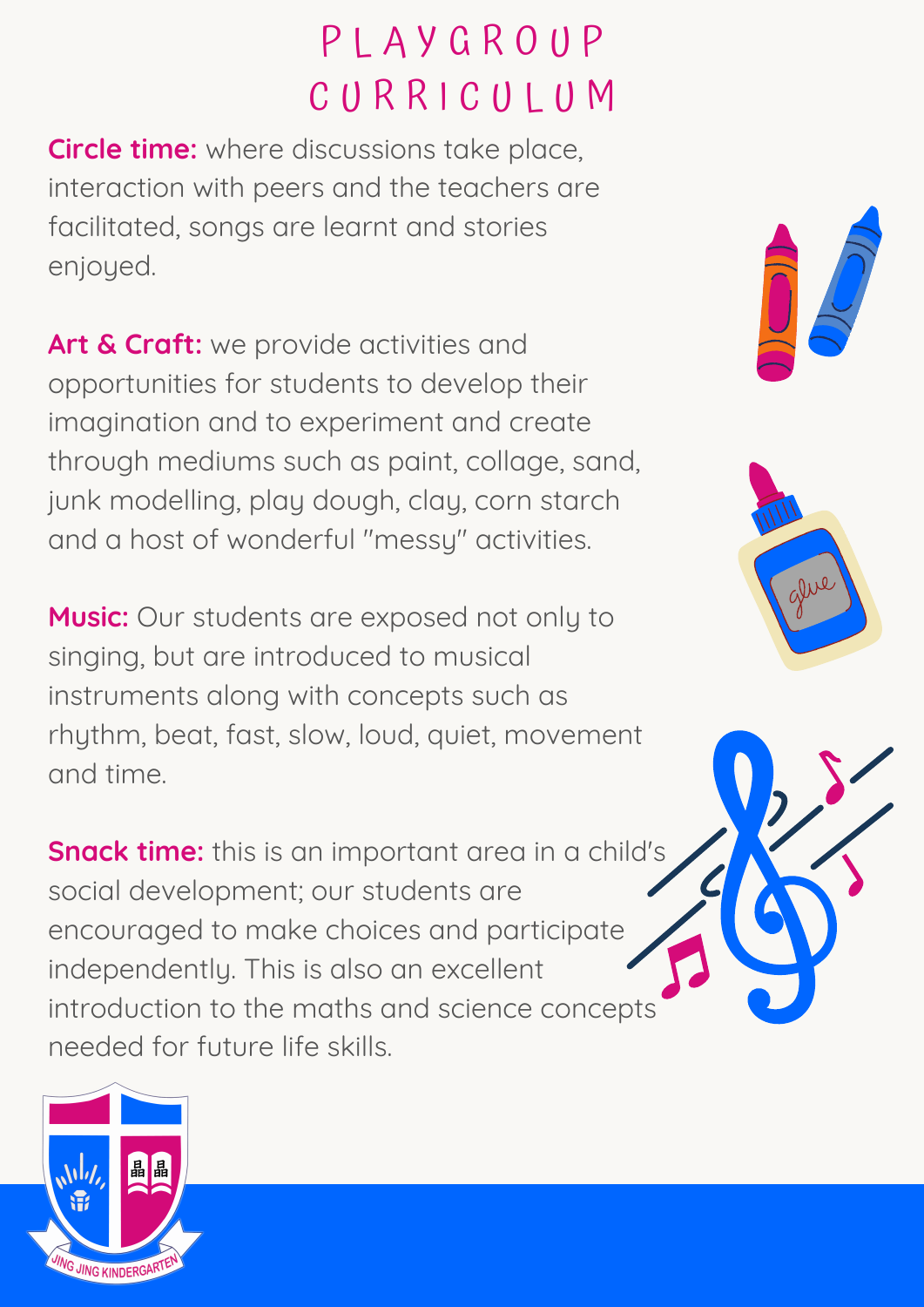### **Mandarin**

N U S E R Y - K 3 CURRICULUM

Mandarin is taught through a whole range of learning activities, including play, investigation, craft and topics. Children begin to learn to recognise some simple characters in our kindergarten classes Our Mandarin teacher is a fully qualified and experienced teacher, with specialist training in second language teaching. Our Mandarin Curriculum is specifically designed for teaching Mandarin to children who are non-native speakers.

#### **Wellbeing program**

Facilitated by a qualified Counsellor, Expressive/Sand Play Therapist and Kindergarten Teacher.

Our Program has a safe and engaging curriculum structure that incorporates a wide range of ageappropriate activities involving drawing, role-play, stories, discussion, playdough, music and journal writing. Each weekly session explores a concept theme such as, caring for my Feelings, helping hands, talking about feelings and making Good Choices.

Our program has flexibility to cater for participants with different learning needs or preferences. The learning processes reflect a deep respect for children's capacity to cope, problem-solve, make good choices, set realistic goals and connect with others. Such learning develops best in supportive social contexts with peers and a caring, skilled adult. Children's learning is documented in a personal 'Wellbeing' journal so that participants can re-visit their insights in the future.





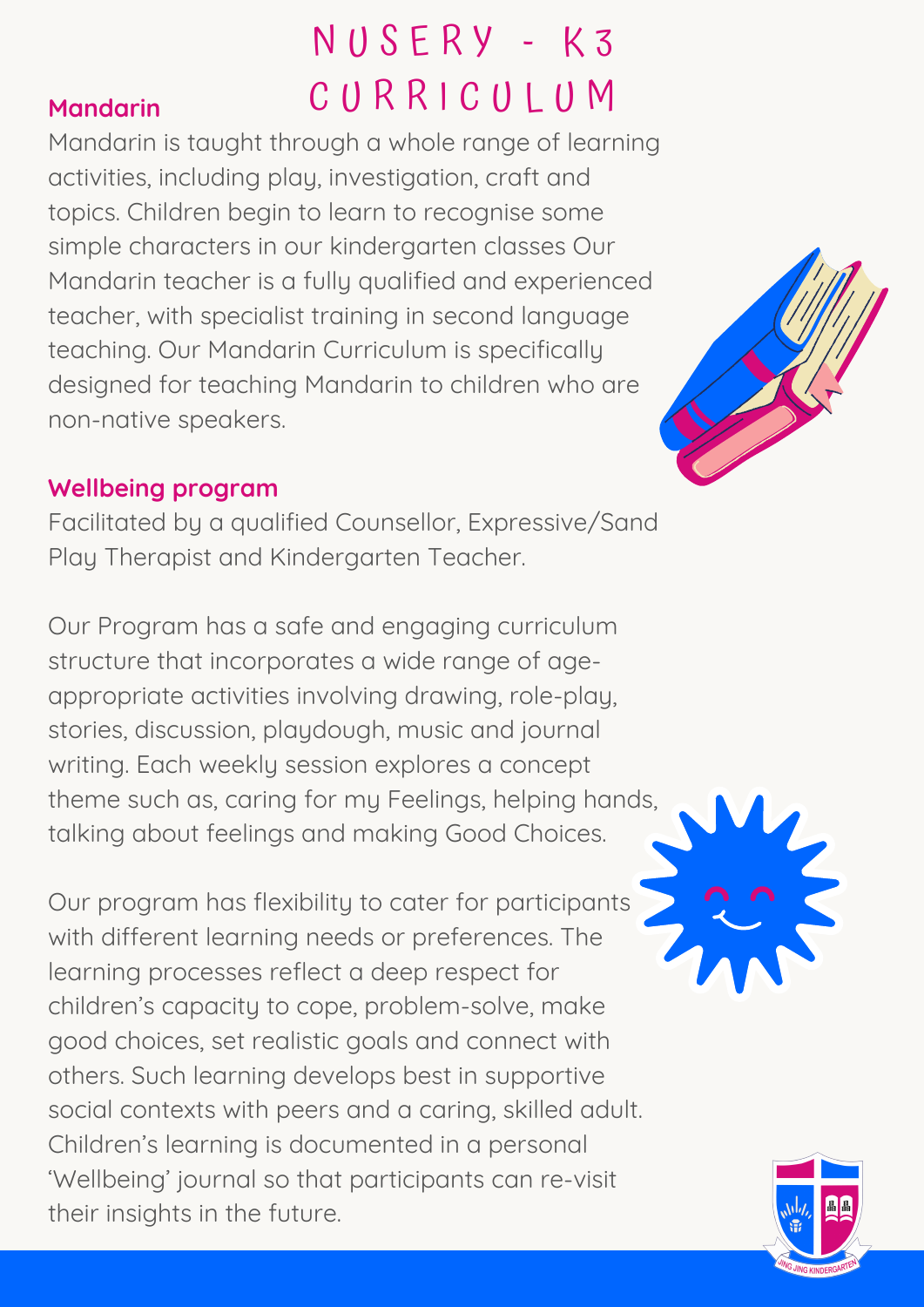### **Music lessons**

# N U S E R Y - K 3 CURRICULUM

In addition to our students experiencing music through the day in their classrooms they will also have a weekly stand-alone lesson. These lessons allow our children opportunities to investigate music, such as which resources makes each sound and how can the sound be changed. It supports language development, confidence, self-esteem and motor skills while at the same time letting children express themselves A key component of our program is to foster a love of music by encouraging our children to listen to different genres of music and to identify similarities and differences.

### **Cookery lessons**

The favourite part of the week for many of our students! Parents are often invited in to class to share their skills and family recipes. Educating children about cooking is at the cornerstone of good health. Learning to cook nutritious snacks and meals at school contributes to the long-term wellbeing of students.

Our hands-on cooking activities help children develop confidence and skill. Following recipes encourages children to be self-directed and independent. Fine motor and eye-hand coordination skills are developed by chopping, mixing, squeezing, and spreading. Cognitive Development is enhanced by children's thinking, problem-solving, and creativity. Cookery allows children the opportunity to use the knowledge they have and apply it by counting, measuring, following a sequence, following directions, and cause and effect linking it to all other areas, including Mathematics and Science,

And the best part is they get to take home their creations!